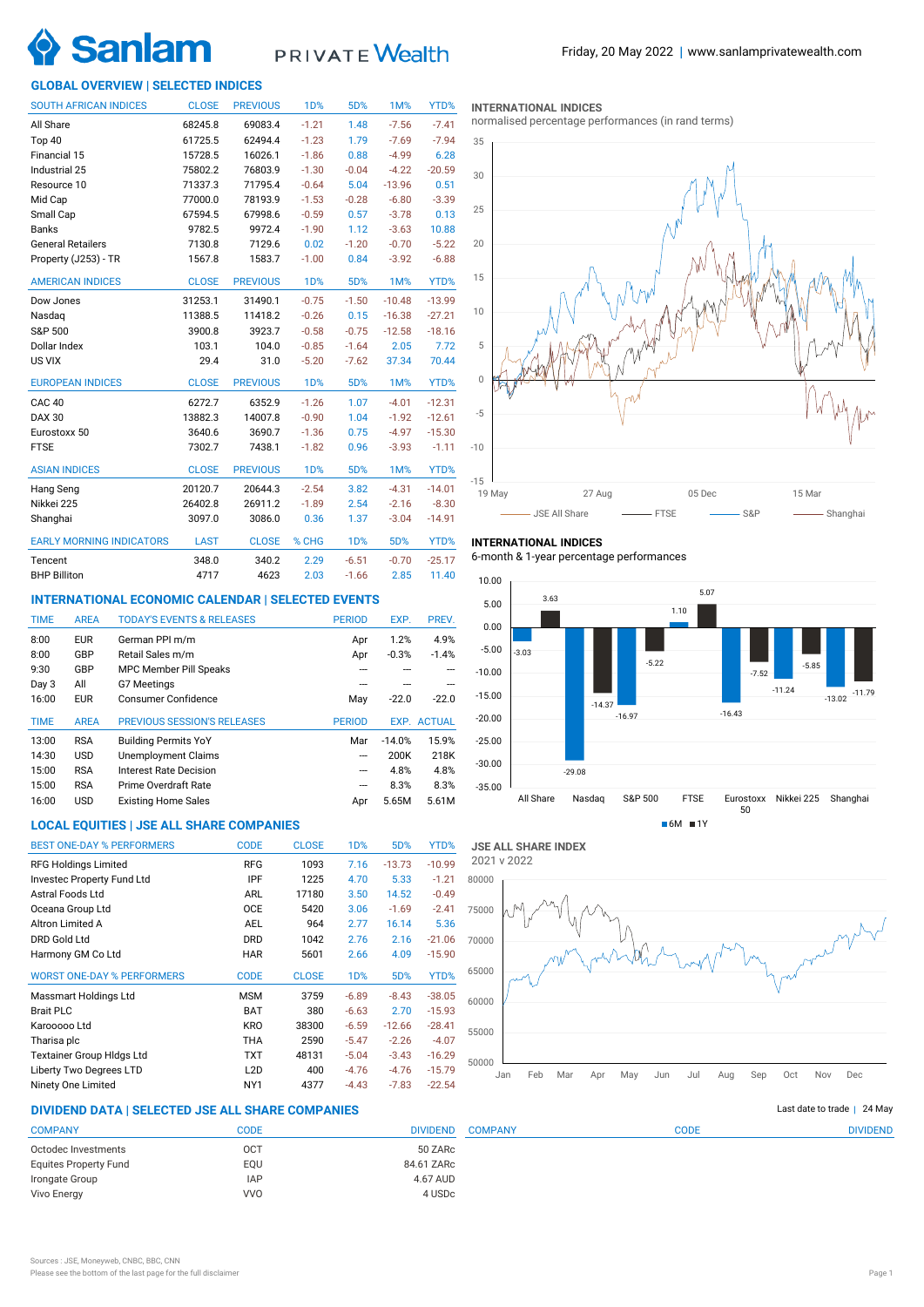| <b>COMPANY</b>                      | <b>CLOSE</b> | <b>PREVIOUS</b> | <b>1D%</b> | 5D%     | 1M%      | YTD%     |
|-------------------------------------|--------------|-----------------|------------|---------|----------|----------|
| Absa Group                          | 16734        | 16968           | $-1.38$    | 1.41    | $-8.61$  | 9.70     |
| Anglo                               | 67903        | 68105           | $-0.30$    | 6.03    | $-15.59$ | 4.19     |
| Angloplat                           | 153346       | 157441          | $-2.60$    | 1.90    | $-23.33$ | $-15.59$ |
| Anglo Gold Ashanti                  | 27951        | 27272           | 2.49       | 5.13    | $-19.01$ | $-14.97$ |
| Anheuser-Busch Inbev                | 86237        | 90120           | $-4.31$    | $-1.86$ | $-2.11$  | $-10.42$ |
| <b>Bhp Group Plc</b>                | 51100        | 51350           | $-0.49$    | 2.42    | $-11.84$ | 7.72     |
| <b>Bid Corp</b>                     | 32050        | 32993           | $-2.86$    | 0.33    | 1.75     | $-1.82$  |
| <b>British American Tobacco Plo</b> | 67824        | 69354           | $-2.21$    | 2.76    | 6.27     | 15.76    |
| Compagnie Financiere                | 17181        | 17252           | $-0.41$    | 1.78    | $-8.63$  | $-28.82$ |
| Capitec                             | 217470       | 218122          | $-0.30$    | 4.18    | 3.48     | 6.61     |
| Discovery                           | 13888        | 13809           | 0.57       | 0.52    | $-18.86$ | $-3.27$  |
| Firstrand                           | 6721         | 6886            | $-2.40$    | 0.60    | $-3.97$  | 10.54    |
| Goldfields                          | 17986        | 17759           | 1.28       | 1.60    | $-19.33$ | 3.28     |
| Glencore Plc                        | 9739         | 9856            | $-1.19$    | 9.39    | $-5.60$  | 20.01    |
| Implats                             | 18880        | 19399           | $-2.68$    | 4.93    | $-13.34$ | $-16.09$ |
| Kumba Iron Ore                      | 49313        | 48716           | 1.23       | 2.34    | $-24.40$ | 7.18     |
| Mondi Plc                           | 29135        | 30276           | $-3.77$    | $-4.67$ | 3.94     | $-26.27$ |
| Mtn Group                           | 16443        | 16939           | $-2.93$    | $-2.65$ | $-5.42$  | $-3.68$  |
| Naspers-N                           | 158484       | 159800          | $-0.82$    | 0.01    | 3.66     | $-35.89$ |
| Prosus Nv                           | 75782        | 75625           | 0.21       | 2.97    | 3.37     | $-42.14$ |
| Stanbank                            | 16118        | 16609           | $-2.96$    | $-0.84$ | $-4.34$  | 15.12    |
| Shoprite                            | 20761        | 21088           | $-1.55$    | $-6.74$ | $-11.30$ | $-0.61$  |
| Sanlam                              | 6193         | 6317            | $-1.96$    | 0.86    | $-10.57$ | 4.33     |
| Sasol                               | 38604        | 39434           | $-2.10$    | 3.26    | 4.18     | 49.05    |
| Sibanye Stillwater                  | 4732         | 4791            | $-1.23$    | 7.67    | $-20.76$ | $-3.63$  |
| Vodacom Group                       | 14403        | 14566           | $-1.12$    | $-1.47$ | $-2.67$  | 6.99     |

### **LOCAL INDICES**

1-year & 3-year percentage performances



 $1Y = 3Y$ 

## **EXPECTED COMPANY REPORTING SCHEDULE**

| <b>COMPANY</b>               | CODE       | <b>RELEASE</b> | <b>DATE</b>  |
|------------------------------|------------|----------------|--------------|
| Com. Financière Richemont SA | <b>CFR</b> |                | Final 20 May |
| Dis-Chem Pharmacies          | <b>DCP</b> |                | Final 23 May |
| Barloworld                   | <b>BAW</b> | Interim 23 May |              |
| Datatec                      | DTC        |                | Final 24 May |
| Netcare                      | NTC.       | Interim 24 May |              |

## **BANK AND OTHER SELECTED PREFERENCE SHARES**

| <b>COMPANY</b>        | <b>CODE</b> | <b>CLOSE</b> | <b>CLEAN YIELD</b> | APPROX. NXT. LDT |
|-----------------------|-------------|--------------|--------------------|------------------|
| Invested Limited      | <b>INPR</b> | 9300         | 7.18               | 08 Jun '21       |
| <b>Standard Bank</b>  | <b>SBPP</b> | 9065         | 6.98               | 06 Apr '22       |
| <b>Firstrand Bank</b> | <b>FSRP</b> | 9498         | 6.76               | 16 Feb '22       |
| Absa                  | <b>ABSP</b> | 84401        | 7.05               | 13 Apr '22       |
| Capitec               | CPIP        | 10510        | 5.82               | 16 Mar '22       |
| Grindrod              | GNDP        | 8390         | 8.71               | 23 Mar '22       |
| Netcare               | <b>NTCP</b> | 7652         | 7.23               | 04 May '22       |
| Discovery             | <b>DSBP</b> | 9600         | 8.36               | 09 Mar '22       |
| Invicta               | <b>IVTP</b> | 8700         | 9.06               | 22 Jun '22       |

### SELECTED HEADLINES

The All-Share index ended down 1.21% at 68,245.84 yesterday, while the blue-chip Top 40 index closed down 1.23% at 61,725.52 points, driven by a fall in finance companies. South Africa's central bank increased its main lending rate by 50 basis points to 4.75% in a decision announced on Thursday. The decision was in line with a Reuters poll published last week. The South African Reserve Bank's (SARB's) latest move is its first 50 basis point (bps) hike in more than six years.



## **SENS ANNOUNCEMENTS**

SELECTED HEADLINES

**AFRIMAT LIMITED – Announcement of audited summary consolidated financial statements for the year ended 28 February 2022**

Revenue of the Group increased by 26,7% to R4,7 billion (2021: R3,7 billion), primarily as a result of increases in volumes as well as attractive iron ore pricing translating into an operating profit increase of 25,1% from the previously reported operating profit of R886,3 million to R1,11 billion. The previously reported operating profit of R886,3 million was restated to R1,06 billion. The difference of R172,6 million was mainly as a result of a deferred tax asset raised in Nkomati, with the finalisation of the purchase price allocation. An overall operating profit margin of 23,7% was attained compared to 24,0% in the previous year. Headline earnings per share grew by 22,9% from 441,7 cents to 542,9 cents. Net cash from operating activities remained strong at R736,6 million, whilst the net debt:equity ratio increased from 3,8% (as previously reported) to 12,1% as a result of the acquisition of Coza Mining Proprietary Limited, the Glenover transaction, and capital funding for the Nkomati and Jenkins mining assets. If the stockpiles purchased, as part of the Glenover transaction, of R215,1 million are excluded, the cash flow generated from operations for the year amounts to R1,3 billion, translating into an increase of 27,5% compared to the prior year.

Move | -0.9% Open | 5915c Close | 5610c High | 5915c Low | 5301c

**MASSMART HOLDINGS LIMITED – Sales update for the 19 week per period ended 8 May 2022** Total group sales for Massmart for the 19-week period ended 8 May 2022 amounted to R30.4 billion, a decrease of 0.2% over the prior year, with comparable store (like-for-like) sales increasing by 2.3% over the same period. Comparable stores sales exclude the impact of those stores opened or closed during the period, including those stores impacted by the unrest in July 2021. Sales from continued operations, which excludes Cambridge, Rhino and Massfresh, amounted to R27.9 billion, an increase of 1.4% over the prior year period, with comparable store sales for continued operations increasing by 3.9%. Sales relating to our continued operations in South Africa increased by 1.6%, with comparable stores sales increasing by 4.4%, whilst sales from continued operations in our stores in the Rest of Africa decreased by 0.6% on a total and comparable stores basis. The business has seen higher product and supply chain costs year-todate; weighted average sales inflation across the business is approximately 3.6%, primarily in food and DIY categories.

Move | -6.89% Open | 3999c Close | 3759c High | 3999c Low | 3502c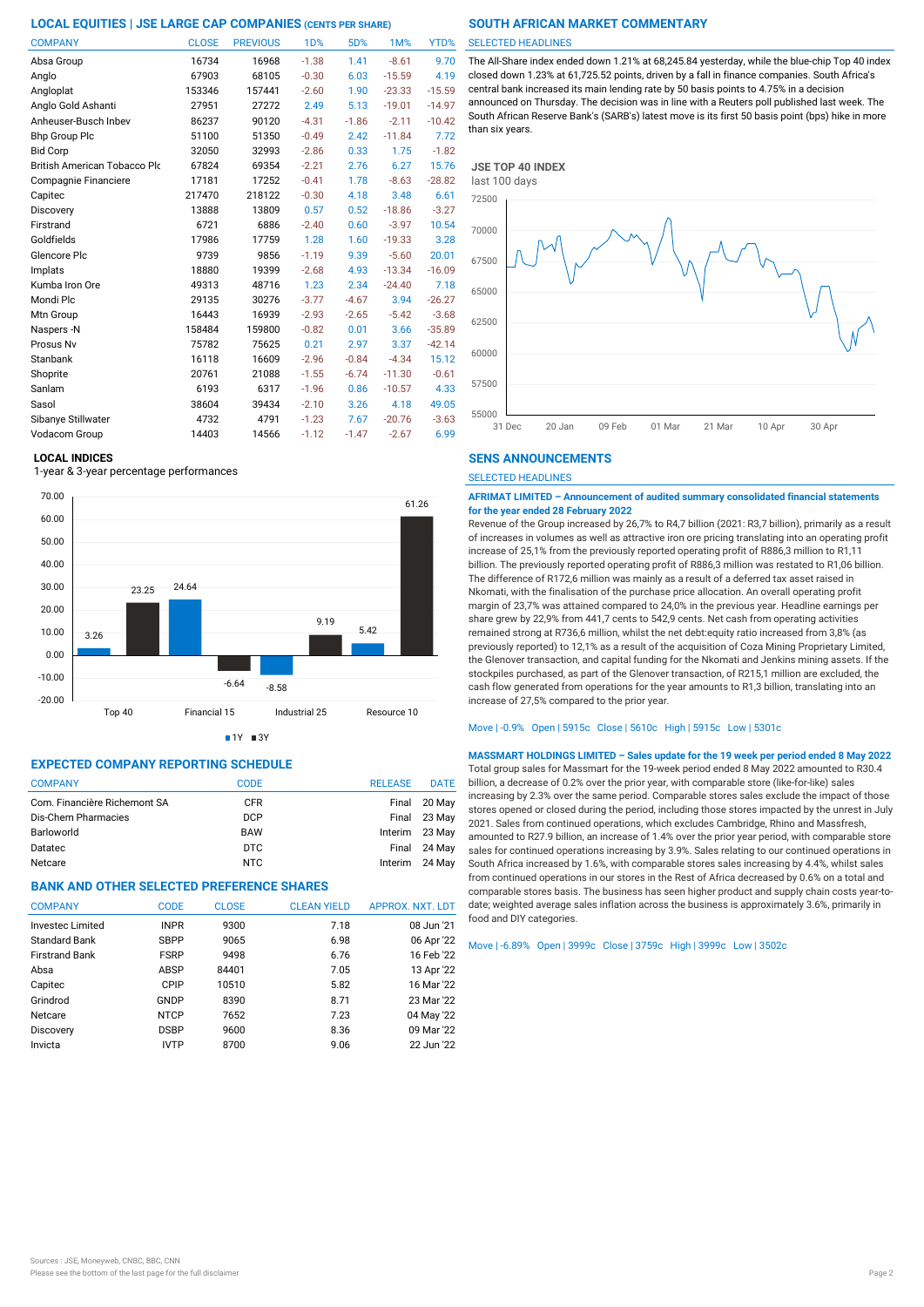**LOCAL EQUITIES | JSE MID CAP COMPANIES (CENTS PER SHARE) LOCAL EQUITIES | JSE SMALL CAP COMPANIES (CENTS PER SHARE)**

| <b>COMPANY</b>           | <b>CODE</b>              | <b>CLOSE</b> | <b>PREVIOUS</b> | 1 <sub>D</sub> %   | 1M%                | YTD%               | <b>COMPANY</b>                | <b>CODE</b>              | <b>CLOSE</b> | <b>PREVIOUS</b> | 1D%                | 1M%                | YTD%            |
|--------------------------|--------------------------|--------------|-----------------|--------------------|--------------------|--------------------|-------------------------------|--------------------------|--------------|-----------------|--------------------|--------------------|-----------------|
| Aspen                    | <b>APN</b>               | 15454        | 15708           | $-1.62$            | $-12.65$           | $-31.14$           | Advtech                       | ADH                      | 1752         | 1756            | $-0.23$            | 0.86               | $-0.34$         |
| African Rainbow          | ARI                      | 24032        | 24240           | $-0.86$            | $-10.64$           | 3.94               | Altron                        | AEL                      | 964          | 938             | 2.77               | 22.03              | 5.36            |
| Avi                      | AVI                      | 6350         | 6416            | $-1.03$            | $-5.20$            | $-14.07$           | Aeci                          | <b>AFE</b>               | 10130        | 10040           | 0.90               | $-1.55$            | $-9.55$         |
| Barworld                 | <b>BAW</b>               | 10462        | 10718           | $-2.39$            | $-9.03$            | $-30.42$           | <b>Alexander Forbes</b>       | AFH                      | 430          | 437             | $-1.60$            | $-3.15$            | $-4.23$         |
| <b>Bidvest Group</b>     | <b>BVT</b>               | 20251        | 20738           | $-2.35$            | $-6.53$            | 6.89               | Afrimat                       | AFT                      | 5610         | 5661            | $-0.90$            | $-15.77$           | $-2.32$         |
| Capco                    | CCO                      | 3090         | 3186            | $-3.01$            | $-1.97$            | $-14.71$           | Arrowhead Prop.               | AHB                      | 314          | 311             | 0.96               | $-6.27$            | $-26.12$        |
| Clicks Group             | CLS                      | 30050        | 29384           | 2.27               | $-0.27$            | $-4.76$            | African Rainbow Cap.          | AIL                      | 660          | 660             | 0.00               | $-3.65$            | $-2.94$         |
| Coronation               | <b>CML</b>               | 3742         | 3842            | $-2.60$            | $-13.54$           | $-28.78$           | Adcock Ingram                 | AIP                      | 5220         | 5150            | 1.36               | $-3.89$            | 3.47            |
| Dis-Chem                 | <b>DCP</b>               | 3360         | 3357            | 0.09               | $-11.16$           | $-5.14$            | Astral                        | ARL                      | 17180        | 16599           | 3.50               | 13.37              | $-0.49$         |
| Distell Group            | DGH                      | 17260        | 17273           | $-0.08$            | 0.03               | 2.25               | Attacq                        | ATT                      | 615          | 620             | $-0.81$            | $-14.82$           | $-23.03$        |
| Drdgold                  | <b>DRD</b>               | 1042         | 1014            | 2.76               | $-24.49$           | $-21.06$           | <b>Brait</b>                  | <b>BAT</b>               | 380          | 407             | $-6.63$            | $-10.38$           | $-15.93$        |
| Exxaro Resources         | <b>EXX</b>               | 19764        | 20552           | $-3.83$            | $-15.09$           | 29.29              | <b>Blue Label Telecoms</b>    | <b>BLU</b>               | 450          | 457             | $-1.53$            | $-22.55$           | $-11.59$        |
| Fortress Reit A          | FFA                      | 1200         | 1202            | $-0.17$            | $-2.36$            | $-4.00$            | <b>Bytes Technology</b>       | <b>BYI</b>               | 8490         | 8490            | 0.00               | $-11.51$           | $-30.44$        |
| Fortress Reit B          | <b>FFB</b>               | 373          | 375             | $-0.53$            | 3.90               | 14.77              | City Lodge Hotels             | <b>CLH</b>               | 424          | 435             | $-2.53$            | $-13.65$           | $-21.63$        |
| Growthpoint              | GRT                      | 1354         | 1371            | $-1.24$            | $-4.18$            | $-11.91$           | Curro                         | COH                      | 983          | 973             | 1.03               | $-6.65$            | $-21.04$        |
| Harmony Gold             | <b>HAR</b>               | 5601         | 5456            | 2.66               | $-18.57$           | $-15.90$           | Cashbuild                     | <b>CSB</b>               | 27344        | 27743           | $-1.44$            | $-3.55$            | 4.77            |
| Investec                 | INL                      | 9126         | 9270            | $-1.55$            | $-5.48$            | 4.24               | Datatec                       | <b>DTC</b>               | 3851         | 3848            | 0.08               | $-2.31$            | 0.03            |
| Investec                 | <b>INP</b>               | 9037         | 9172            | $-1.47$            | $-4.35$            | 4.25               | Emira                         | <b>EMI</b>               | 973          | 955             | 1.88               | $-9.91$            | 2.42            |
| Italtile                 | <b>ITE</b>               | 1468         | 1513            | $-2.97$            | $-14.40$           | $-12.62$           | Epp N.V                       | EPP                      | 1236         | 1236            | 0.00               | 0.00               | 5.19            |
| Libhold                  | LBH                      | 10422        | 10422           | 0.00               | 0.00               | 10.24              | <b>Equites Property Fund</b>  | EQU                      | 1921         | 1949            | $-1.44$            | $-8.22$            | $-16.44$        |
| Life Healthcare          | <b>LHC</b>               | 1885         | 1916            | $-1.62$            | $-16.85$           | $-21.56$           | Famous Brands                 | <b>FBR</b>               | 5590         | 5657            | $-1.18$            | $-7.47$            | $-28.48$        |
| Multichoice Group        | <b>MCG</b>               | 12921        | 13202           | $-2.13$            | 0.51               | 5.88               | Grindrod                      | GND                      | 661          | 658             | 0.46               | $-1.34$            | 33.54           |
| Mediclinic Int.          | MEI                      | 6937         | 7028            | $-1.29$            | $-7.04$            | 1.92               | Hci                           | HCI                      | 16691        | 16355           | 2.05               | 43.39              | 125.55          |
| Montauk Renewables       | <b>MKR</b>               | 18000        | 18368           | $-2.00$            | 8.43               | 4.65               | Hudaco                        | <b>HDC</b>               | 13900        | 14000           | $-0.71$            | $-3.47$            | 5.42            |
| Mr Price Group           | <b>MRP</b>               | 20237        | 20262           | $-0.12$            | $-9.00$            | 1.44               | Hammerson Plc                 | <b>HMN</b>               | 542          | 561             | $-3.39$            | $-11.73$           | $-24.62$        |
| Momentum                 | <b>MTM</b>               | 1525         | 1530            | $-0.33$            | $-8.57$            | $-19.53$           | Hyprop                        | <b>HYP</b>               | 3563         | 3592            | $-0.81$            | $-0.95$            | $-4.35$         |
| Ninety One Plc           | N91                      | 4480         | 4661            | $-3.88$            | $-11.04$           | $-22.06$           | Investec Australia Prop.      | <b>IAP</b>               | 2132         | 2135            | $-0.14$            | 2.50               | 10.93           |
| Nedbank                  | <b>NED</b>               | 20814        | 21205           | $-1.84$            | $-7.62$            | 18.92              | Investec Prop Fund            | IPF                      | 1225         | 1170            | 4.70               | 2.94               | $-1.21$         |
| Northam Platinum         | <b>NHM</b>               | 17658        | 17778           | $-0.67$            | $-7.50$            | $-15.71$           | Imperial                      | <b>IPL</b>               | 6595         | 6595            | 0.00               | 0.00               | 3.06            |
| Nepi Rockcastle Plc      | <b>NRP</b>               | 9324         | 9472            | $-1.56$            | $-2.33$            | $-12.04$           | Jse                           | <b>JSE</b>               | 10700        | 10884           | $-1.69$            | $-1.92$            | $-4.46$         |
| Netcare                  | <b>NTC</b>               | 1488         | 1502            | $-0.93$            | $-7.81$            | $-6.30$            | Kap Industrial                | KAP                      | 456          | 454             | 0.44               | $-12.31$           | 4.35            |
| Ninety One               | NY1                      | 4377         | 4580            | $-4.43$            | $-11.61$           | $-22.54$           | Karooooo                      | <b>KRO</b>               | 38300        | 41000           | $-6.59$            | $-23.09$           | $-28.41$        |
| Old Mutual               | <b>OMU</b>               | 1204         | 1253            | $-3.91$            | $-2.35$            | $-8.09$            | Psg Konsult                   | <b>KST</b>               | 1250         | 1281            | $-2.42$            | $-10.71$           | $-6.99$         |
| Pik N Pay                | <b>PIK</b>               | 5507         | 5644            | $-2.43$            | $-3.61$            | 4.96               | <b>Liberty Two Degrees</b>    | L <sub>2</sub> D         | 400          | 420             | $-4.76$            | $-3.85$            | $-15.79$        |
| Pepkor                   | PPH                      | 2000         | 2004            | $-0.20$            | $-10.59$           | $-8.63$            | Long4Life                     | L <sub>4</sub> L         | 621          | 620             | 0.16               | 3.85               | 6.34            |
| Psg                      | <b>PSG</b>               | 9130         | 9262            | $-1.43$            | $-5.96$            | 2.31               | Libstar                       | LBR                      | 536          | 542             | $-1.11$            | $-8.53$            | $-19.40$        |
| Quilter Plc              | QLT                      | 2389         | 2457            | $-2.77$            | $-15.91$           | $-24.59$           | Lighthouse Capital            | LTE                      | 796          | 826             | $-3.63$            | $-8.51$            | $-11.56$        |
| Rbplapts                 | <b>RBP</b><br><b>RDF</b> | 15056<br>420 | 15065<br>427    | $-0.06$            | $-5.58$<br>$-5.19$ | $-3.68$<br>$-4.55$ | Massmart                      | <b>MSM</b><br><b>MSP</b> | 3759         | 4037<br>1950    | $-6.89$<br>$-2.77$ | $-9.31$<br>$-9.06$ | $-38.05$        |
| Redefine                 | REM                      | 13828        | 13975           | $-1.64$<br>$-1.05$ | $-5.61$            | 5.44               | Mas Real Estate Inc<br>Metair | <b>MTA</b>               | 1896<br>2751 | 2798            | $-1.68$            | $-10.01$           | $-9.84$<br>0.04 |
| Remgro<br>Resilient Reit | <b>RES</b>               | 5328         | 5335            | $-0.13$            | $-7.71$            | $-10.83$           | Motus                         | <b>MTH</b>               | 10652        | 10827           | $-1.62$            | $-1.14$            | $-3.24$         |
| Rand Merchant Inv        | RMI                      | 2738         | 2816            | $-2.77$            | 22.56              | $-39.38$           | M&R Hold                      | <b>MUR</b>               | 1042         | 1023            | 1.86               | $-7.87$            | $-26.98$        |
| Reinet Investments Sca   | <b>RNI</b>               | 31625        | 32551           | $-2.84$            | $-3.48$            | 10.57              | Oceana                        | <b>OCE</b>               | 5420         | 5259            | 3.06               | $-4.49$            | $-2.41$         |
| Sappi                    | <b>SAP</b>               | 5695         | 5894            | $-3.38$            | 0.87               | 24.73              | Omnia                         | <b>OMN</b>               | 8501         | 8646            | $-1.68$            | 5.92               | 32.81           |
| Santam                   | <b>SNT</b>               | 27953        | 28463           | $-1.79$            | $-3.78$            | 3.91               | Pan African Resource          | PAN                      | 408          | 398             | 2.51               | $-6.64$            | 6.25            |
| Spar                     | SPP                      | 15089        | 15687           | $-3.81$            | $-8.55$            | $-9.71$            | Raubex                        | <b>RBX</b>               | 3850         | 3859            | $-0.23$            | $-2.70$            | $-3.27$         |
| Sirius Real Estate       | <b>SRE</b>               | 2240         | 2288            | $-2.10$            | $-2.40$            | $-26.15$           | Rhodes Food Pty               | RFG                      | 1093         | 1020            | 7.16               | $-13.46$           | $-10.99$        |
| Tigebrands               | <b>TBS</b>               | 14100        | 14099           | 0.01               | $-3.37$            | $-22.10$           | Reunert                       | RLO                      | 4036         | 4153            | $-2.82$            | $-4.81$            | $-23.85$        |
| The Foschini Group       | <b>TFG</b>               | 13953        | 14139           | $-1.32$            | $-7.06$            | 12.62              | Sa Corp Real Estate           | SAC                      | 209          | 214             | $-2.34$            | $-8.33$            | $-11.06$        |
| Thungela Resources       | <b>TGA</b>               | 26674        | 26438           | 0.89               | 3.93               | 215.52             | Steinhoff International N.V.  | <b>SNH</b>               | 256          | 257             | $-0.39$            | $-14.67$           | $-49.00$        |
| Telkom                   | <b>TKG</b>               | 4530         | 4648            | $-2.54$            | 0.96               | $-16.24$           | Super                         | SPG                      | 2715         | 2789            | $-2.65$            | $-0.26$            | $-20.17$        |
| Truworths                | <b>TRU</b>               | 5151         | 5221            | $-1.34$            | $-7.94$            | $-1.42$            | Stor-Age Property Reit        | SSS                      | 1398         | 1410            | $-0.85$            | $-4.57$            | $-3.92$         |
| Textainer                | <b>TXT</b>               | 48131        | 50688           | $-5.04$            | $-9.40$            | $-16.29$           | Stenprop                      | <b>STP</b>               | 3549         | 3560            | $-0.31$            | $-6.65$            | $-17.47$        |
| Woolies                  | WHL                      | 5325         | 5413            | $-1.63$            | $-10.74$           | 2.68               | Sun Int                       | <b>SUI</b>               | 2632         | 2648            | $-0.60$            | $-8.13$            | $-7.49$         |
|                          |                          |              |                 |                    |                    |                    | <b>Transaction Capital</b>    | <b>TCP</b>               | 4405         | 4467            | $-1.39$            | $-13.25$           | $-2.18$         |
|                          |                          |              |                 |                    |                    |                    | Tsogo Sun Hotels              | TG <sub>O</sub>          | 330          | 335             | $-1.49$            | $-0.90$            | $-6.25$         |
|                          |                          |              |                 |                    |                    |                    |                               |                          |              |                 |                    |                    |                 |

## **SOUTH AFRICAN 10-YEAR BOND**



## **10-YEAR BOND YIELD | SELECTED ITEMS (BASIS POINT CHANGE)**

| <b>REGION</b>        | <b>YIELD</b> | 1D%   | 1M%  | YTD% |
|----------------------|--------------|-------|------|------|
| <b>United States</b> | 2.84         |       |      | 122  |
| United Kingdom       | 1.86         | ---   | -5   | 102  |
| Germany              | 0.95         | ---   | 9    | 106  |
| Japan                | 0.23         | ---   | $-2$ | 15   |
| South African 10Y    | 9.89         | $-10$ |      | 84   |

Wbhovco WBO 8007 8056 -0.61 3.10 -29.32 Vukile VKE 1279 1266 1.03 -5.12

Zeder Investments ZED 190 191 -0.52 -36.67 -41.36

Tsogo Sun Gaming TSG 1061 1100 -3.55 -5.52 -8.93

## **GLOBAL INTEREST RATES | SELECTED ITEMS**

| <b>REGION</b>        | <b>CURRENT RATE</b> |
|----------------------|---------------------|
| <b>United States</b> | 0,50%-1,00%         |
| United Kingdom       | 1.00%               |
| European             | 0,00%               |
| SA Repo Rate         | 4.75%               |
| <b>SA Prime Rate</b> | 8.25%               |

 $3.40$ <br> $-29.32$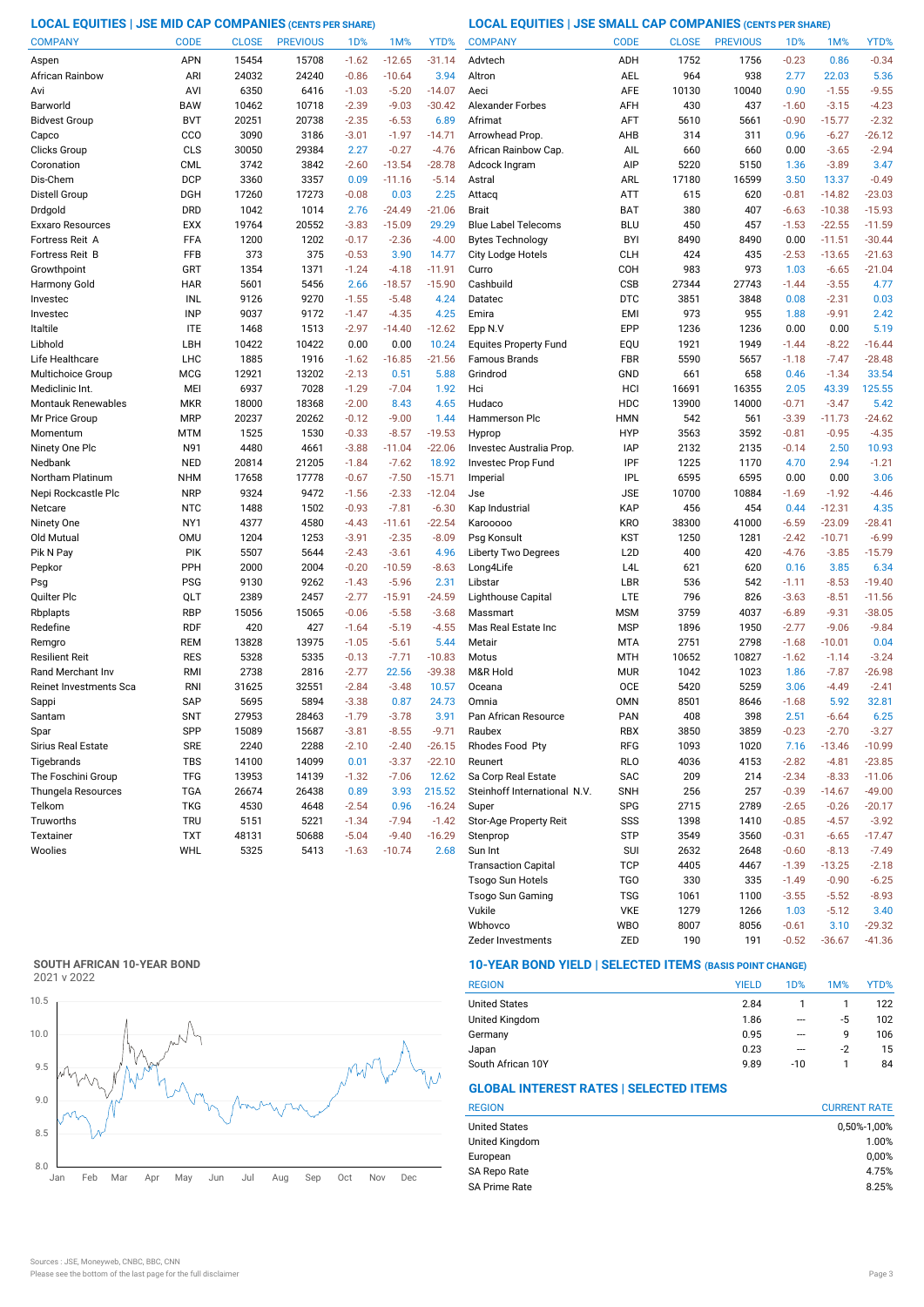#### **EUROPEAN INDICES**

normalised percentage performances



**AMERICAN INDICES**

normalised percentage performances



**ASIAN INDICES**

normalised percentage performances



Sources : JSE, Moneyweb, CNBC, BBC, CNN

## **GLOBAL MARKETS EUROPEAN MARKET COMMENTARY**

#### SELECTED HEADLINES

European stocks declined on Thursday as global markets were rattled by fears over rampant inflation. The pan-European Stoxx 600 closed down 1.4%, with food and beverages shedding 3.6% to lead losses as all sectors and major bourses slid into negative territory. U.K. data showed inflation soared to a 40-year high of 9% in April as food and energy prices spiralled, official figures revealed Wednesday, escalating the country's cost-of-living crisis.



#### **AMERICAN MARKET COMMENTARY**

#### SELECTED HEADLINES

The S&P 500 fell Thursday as the benchmark inched closer to a bear market. Investors continued to dump equities on fears Federal Reserve rate hikes to fight rapid inflation would tip the economy into a recession. Cisco was the latest major company to plunge on results with the tech bellwether down 13.7% on Thursday. Cisco said after the bell Wednesday that quarterly revenue fell short of analysts expectations and it warned revenue would disappoint in the current quarter. On the other hand, a rebound in some tech stocks boosted the S&P 500 and the Nasdaq Composite at various points during Thursday trading.



#### **ASIAN MARKET COMMENTARY**

### SELECTED HEADLINES

Shares in the Asia Pacific markets rose this morning, with Hong Kong stocks leading gains as a volatile trading week comes to a close. he Hang Seng index jumped 2.2% in early trade, while the Hang Seng Tech index spiked 3.75%. In other developments, China kept its one-year benchmark lending rate on hold at 3.7%, but cut its five-year loan prime rate by 15 basis points. It was the second cut this year. Shares of Chinese electric vehicle maker Nio surged in its Singapore debut on Friday, the third exchange its shares are listed on.



Please see the bottom of the last page for the full disclaimer Page 3